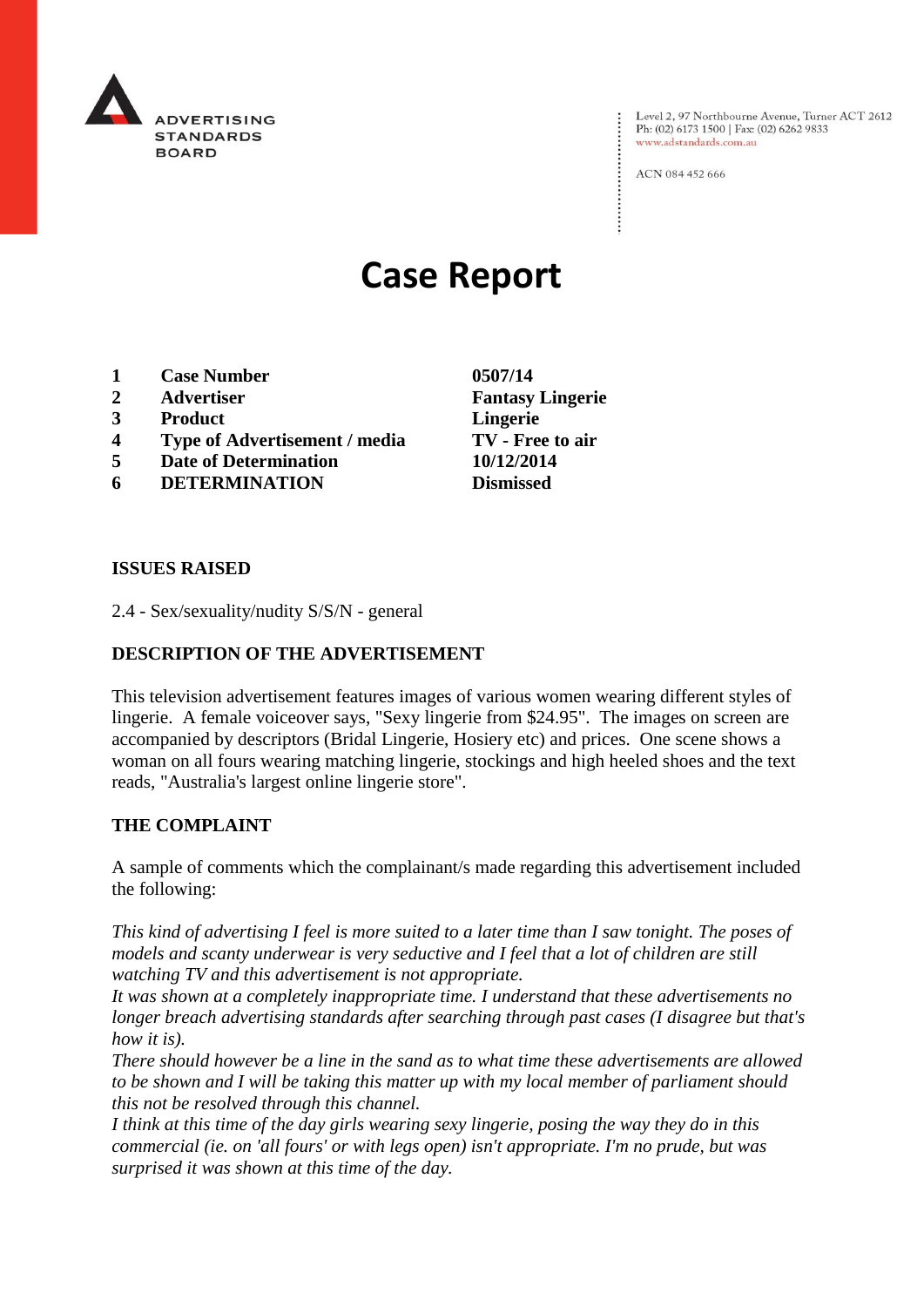### **THE ADVERTISER'S RESPONSE**

Comments which the advertiser made in response to the complainant/s regarding this advertisement include the following:

*We have recently received three complaints about our current TVC from ASB. We feel our advertisement meets the broadcasting standards and regulations. The TVC has been approved by CAD with an M rating. We have been running similar ads across multiple networks over the past 5-6 years and have always been conscious of the right audience and therefore selective with which shows our advert appears on. Madam Secretary is an M rated show, which means mature audience. The other two complaints are for a 12:12am & 12:50pm time slot time on free to air, which again are M rated shows.* 

### **THE DETERMINATION**

The Advertising Standards Board ("Board") considered whether this advertisement breaches Section 2 of the Advertiser Code of Ethics (the "Code"). The Board noted the complainants' concern that the advertisement features scantily clad women wearing provocative outfits and posing in a sexualised manner and is not appropriate as children could see it. The Board viewed the advertisement and noted the advertiser's response. The Board considered whether the advertisement was in breach of Section 2.4 of the Code. Section 2.4 of the Code states: "Advertising or Marketing Communications shall treat sex, sexuality and nudity with sensitivity to the relevant audience". The Board noted this advertisement features images of different women wearing different styles of lingerie. The Board noted it had previously dismissed a similar advertisement for the same advertiser in case 0437/13 where: "The Board noted that the advertisement features images of women wearing lingerie. The Board considered that it is acceptable for an advertiser of underwear to show their range of underwear in advertising. The Board noted it had previously dismissed a complaint about a similar television advertisement for the same advertiser in case 0293/10 where it "noted that the voice over presents factual information about the products and how to purchase them…The Board considered that overall the advertisement is for lingerie and is not inappropriately sexualised. Taking into consideration the M rating of the advertisement, the Board considered that the advertisement did treat sex, sexuality and nudity with sensitivity to the relevant audience"." The Board noted that in this instance the women in the advertisement are not naked but are covered by lingerie and considered that whilst some of the lingerie is sheer the women's private areas are adequately covered. The Board noted that the music which accompanies the images is 'racy' however the Board considered that the text on screen was factual and overall the advertisement was not overtly sexualised. The Board noted that the advertisement had been rated 'M' by CAD and had been viewed by the complainant in an 'M' rated timeslot. The Board considered that the style and content of the advertisement was not inappropriate for the relevant 'M' audience." In the current advertisement the Board noted that all the women featured are wearing the advertiser's products and considered that the level of nudity was consistent with advertising material for lingerie and that no private areas are exposed. The Board noted the various images of the women and considered that some of the poses are sexualised, specifically the image of the woman wearing bridal collection items with one leg raised up and the final image of the woman on all fours. The Board noted this advertisement had been rated 'M' by CAD and considered that in the context of a product aimed at adults the sexualised content was not inappropriate for the relevant M audience. The Board considered that the advertisement did not include images